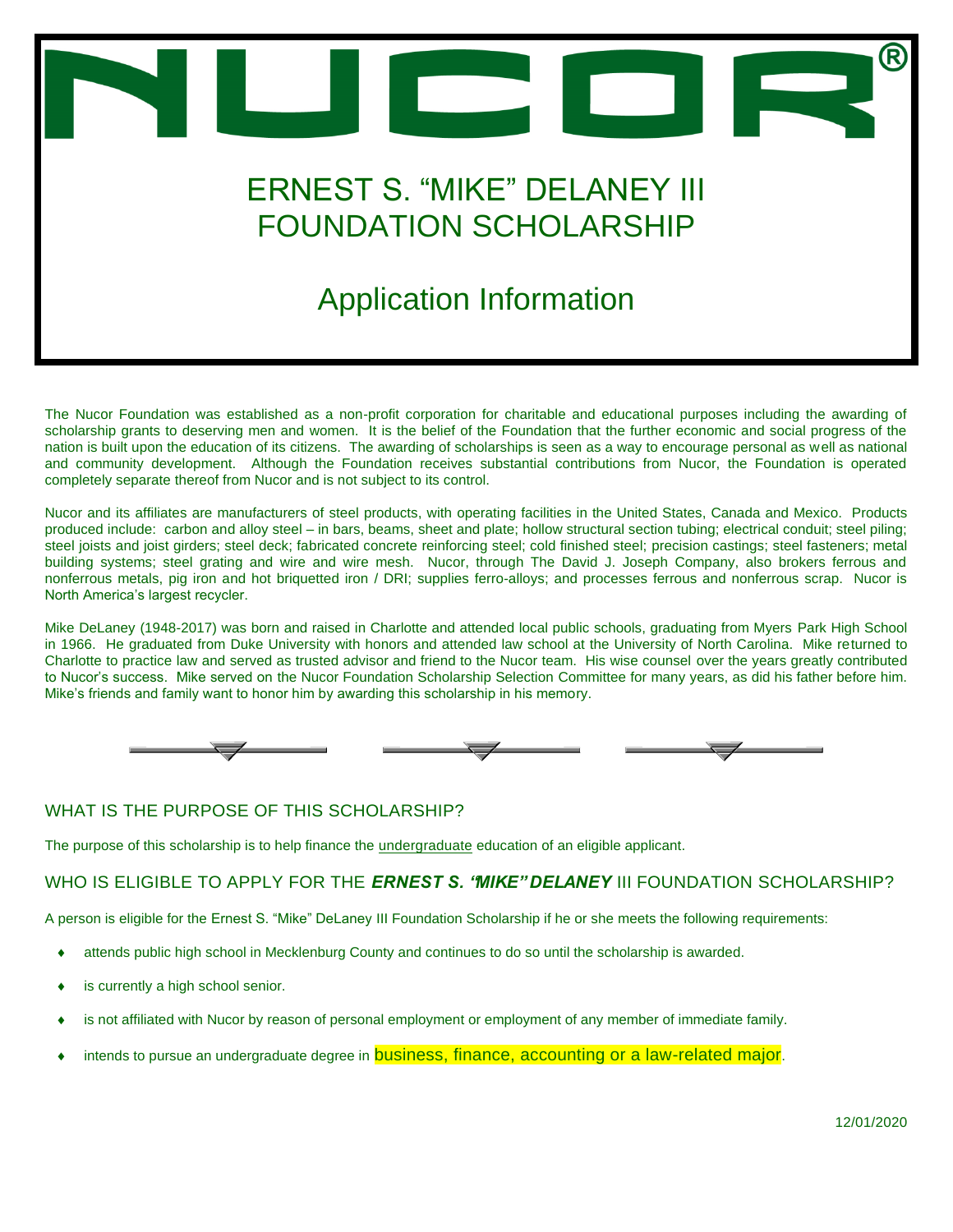### *WHO WILL MAKE THE SELECTION?*

Applications for this scholarship will be reviewed by a scholarship selection committee. The committee will be comprised of four individuals. These people will be from the fields of education, business, or the professions and in no way related to any scholarship applicant. It should also be noted that no member of the committee will be an officer, director or employee of either the Nucor Foundation or Nucor.

#### *WHAT CRITERIA WILL THE SELECTION COMMITTEE USE TO AWARD THIS SCHOLARSHIP?*

The selection committee will base the awarding of this scholarship on the applicant's personal background, academic abilities, leadership traits, character and information on financial need. This Scholarship will be awarded without regard to sex, race, color, creed, national origin, religious or political affiliation.

### *FOR HOW LONG IS THE SCHOLARSHIP AWARDED?*

This scholarship will be awarded for a period of four years, or whatever lesser period of time is normally required for completion of the course of study in which a recipient is enrolled. The course of study must be completed within eight (8) years of completion of high school.

#### *HOW MUCH IS THE SCHOLARSHIP WORTH?*

The current award amount is five thousand dollars  $(\$5,000)$  per year for a total award of  $\$20,000$ .

#### *WHAT CAN THE SCHOLARSHIP BE USED FOR?*

Scholarship funds may be used only to defray the recipient's *undergraduate actual out-of-pocket* expenses that are payable directly to the school for: [a] tuition, [b] fees, [c] books and materials and [d] room and board (in that order). Payments must be made directly to the school.

#### *HOW WILL THE SCHOLARSHIP BE SUPERVISED?*

As a Freshman student you must provide the Foundation with your first semester transcript reflecting your GPA in order for us to review and process future payments. Transcripts are to be uploaded through the student website when payment requests are submitted for all subsequent terms. If you fail to meet this requirement you may experience delays in receiving subsequent funds.

#### *WHAT ACADEMIC RECORD MUST THE STUDENT MAINTAIN?*

In order to remain in good standing, a student must maintain a *3.0 grade point* average and meet the requirements imposed by the school which he or she is attending. Any student on academic probation must complete their probationary term before funds for that term will be paid to the school.

Unless permission is otherwise granted, the scholarship recipient should enroll as a full-time student in the fall of the year in which the scholarship is awarded. For good reason, a recipient may be granted a leave of absence. You are required to write the Foundation for reinstatement into the scholarship program if absent from school for one year or more between completed terms, or if you withdraw during a term. It is important that any withdrawal, for any reason, be registered with the Foundation.

#### *AT WHAT SCHOOLS MAY THE STUDENT USE THE SCHOLARSHIP?*

The scholarship recipient may attend any qualified accredited college or university. Upon written request to the Foundation, a recipient may *transfer* from one accredited institution to another and retain the award. This request should be updated on your college profile and include the name of the institution, mailing address and name of the financial aid contact.

#### *HOW CAN YOU APPLY FOR THE SCHOLARSHIP?*

After determining your eligibility for the scholarship, LOGON to: https://scholarshipapply.nucor.com<sup>\*\*\*</sup>. ALERT - FOR THE ERNEST S. 'MIKE" DELANEY III FOUNDATION SCHOLARSHIP, YOU MUST ADHERE TO THE SPECIAL INSTRUCTIONS BELOW TO UTILIZE OUR STUDENT WEBSITE SINCE YOU ARE NOT A CHILD OF AN EMPLOYEE \*\*\* Once you have completed your online application and submitted it as FINAL, please advise your Guidance Counselor so they can scan all required documents: high school transcript including 7<sup>th</sup> semester grades, copies of SAT/ACT test scores and at least one letter of recommendation. These required documents should be sent to: [liz.wells@nucor.com](mailto:liz.wells@nucor.com) on or before March 1, 2021. You will receive confirmation from the Scholarship Selection Committee by mid April. Should you have any questions, please contact Liz Wells by e-mail at liz.wells@nucor.com, or by phone at 704/367-8662. (E-mail is the preferred mode of communication)